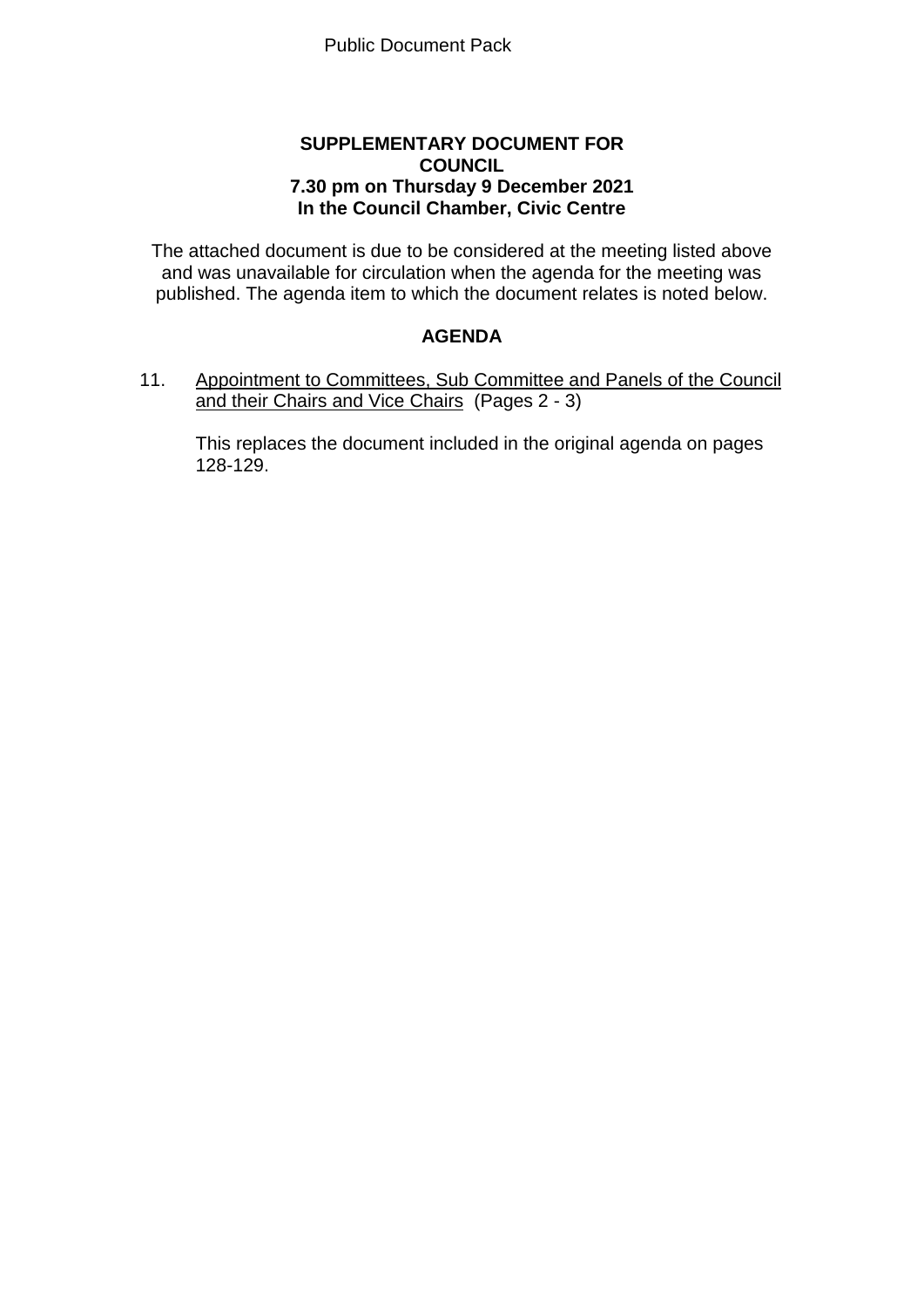## **Nominations for Appointment to Committees, Sub Committees, Panels and Substitutes 2021/22**

| <b>Audit &amp; Standards Committee (8)</b> | <b>Hearing Sub Committee (6)</b>                                        |
|--------------------------------------------|-------------------------------------------------------------------------|
| Eddie Johnson (c)                          | Eddie Johnson (c)                                                       |
| Colleen Morrison (vc)                      | Colleen Morrison (vc)                                                   |
| <b>Simon Carter</b>                        | <b>Simon Carter</b>                                                     |
| <b>Jean Clark</b>                          | <b>Jean Clark</b>                                                       |
| Jodi Dunne                                 | Jodi Dunne                                                              |
| <b>John Steer</b>                          | <b>Chris Vince</b>                                                      |
| <b>Matthew Saggers</b>                     | Mike Danvers (sub)                                                      |
| <b>Chris Vince</b>                         | James Leppard (sub)                                                     |
| Mike Danvers (sub)                         | Matthew Saggers (sub)                                                   |
| Andrew Johnson (sub)                       |                                                                         |
| Shona Johnson (sub)                        |                                                                         |
| Ash Malik (sub)                            |                                                                         |
| Gareth Williams (sub)                      |                                                                         |
| <b>Scrutiny Committee (8)</b>              | <b>Call In Sub Committee</b>                                            |
| Tony Edwards (c)                           | The membership of the Call In Sub                                       |
| David Carter (vc)                          | Committee is to be the same as the                                      |
| <b>Nick Churchill</b>                      | <b>Scrutiny Committee</b>                                               |
| <b>Tony Durcan</b>                         |                                                                         |
| <b>Eugenie Harvey</b>                      |                                                                         |
| Shona Johnson                              |                                                                         |
| <b>Matthew Saggers</b>                     |                                                                         |
| <b>Gareth Williams</b>                     |                                                                         |
| Mike Garnett (sub)                         |                                                                         |
| Ash Malik (sub)                            |                                                                         |
| Sue Livings (sub)                          |                                                                         |
| Colleen Morrison (sub)                     |                                                                         |
| Chris Vince (sub)                          |                                                                         |
| Nancy Watson (sub)                         |                                                                         |
| <b>Licensing Committee (10)</b>            | <b>Licensing Sub Committee &amp; Regulatory</b><br><b>Sub Committee</b> |
| Nick Churchill (c)                         | Licensing Committee & Regulatory Sub                                    |
| Clive Souter (vc)                          | Committee members form a pool from                                      |
| <b>David Carter</b>                        | which individual Licensing Sub Committees                               |
| <b>Joel Charles</b>                        | & Regulatory Sub Committees of 3                                        |
| Jodi Dunne                                 | members are drawn                                                       |
| Maggie Hulcoop                             |                                                                         |
| Andrew Johnson                             |                                                                         |
| <b>John Steer</b>                          |                                                                         |
| Nancy Watson                               |                                                                         |
| <b>Gareth Williams</b>                     |                                                                         |